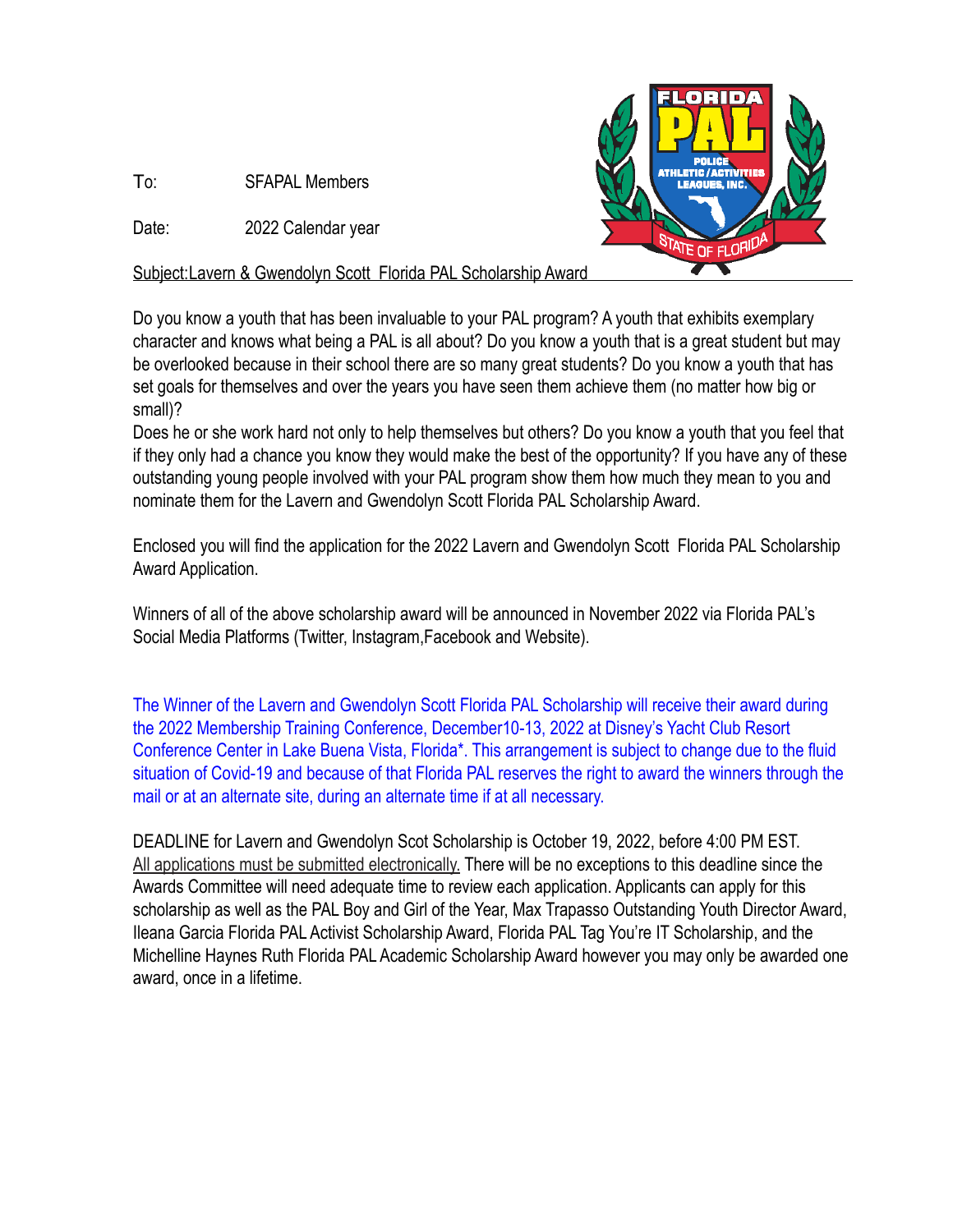

## **AWARDS PROGRAM**

The State of Florida Association of Police Athletic/Activities Leagues (SFAPAL) will present awards at the Annual Membership Training Conference in December each year.

The following awards will be presented:

- 1. Florida PAL Volunteer of the Year
- 2. Florida PAL Community Corporation of the year
- 3. Florida PAL Girl of the year
- 4. Florida PAL Boy of the year
- 5. Max Trappasso Outstanding Youth Director Award
- 6. Ileana Garcia Florida PAL Activist Scholarship Award
- 7. Lavern and Gwendolyn Scott FL PAL Scholarship Award
- 8. (4) Four Florida PAL Tag You're It Scholarship Awards

#### Purpose of the Awards

The awards will be presented annually to honor the persons who have demonstrated an outstanding contribution to the citizens of their community through the PAL program. We urge all SFAPAL members to submit deserving candidates for consideration.

#### Selection Committee

An independent committee will select the winner in each category.

Please make sure to follow FL PAL on social media platforms..

web: www.SFAPAL.com Facebook Business Page: FL PAL Instagram: @sfapal Twitter: @florida\_pal Support your local P.A.L. program by purchasing a P.A.L. Tag at your local tag agency.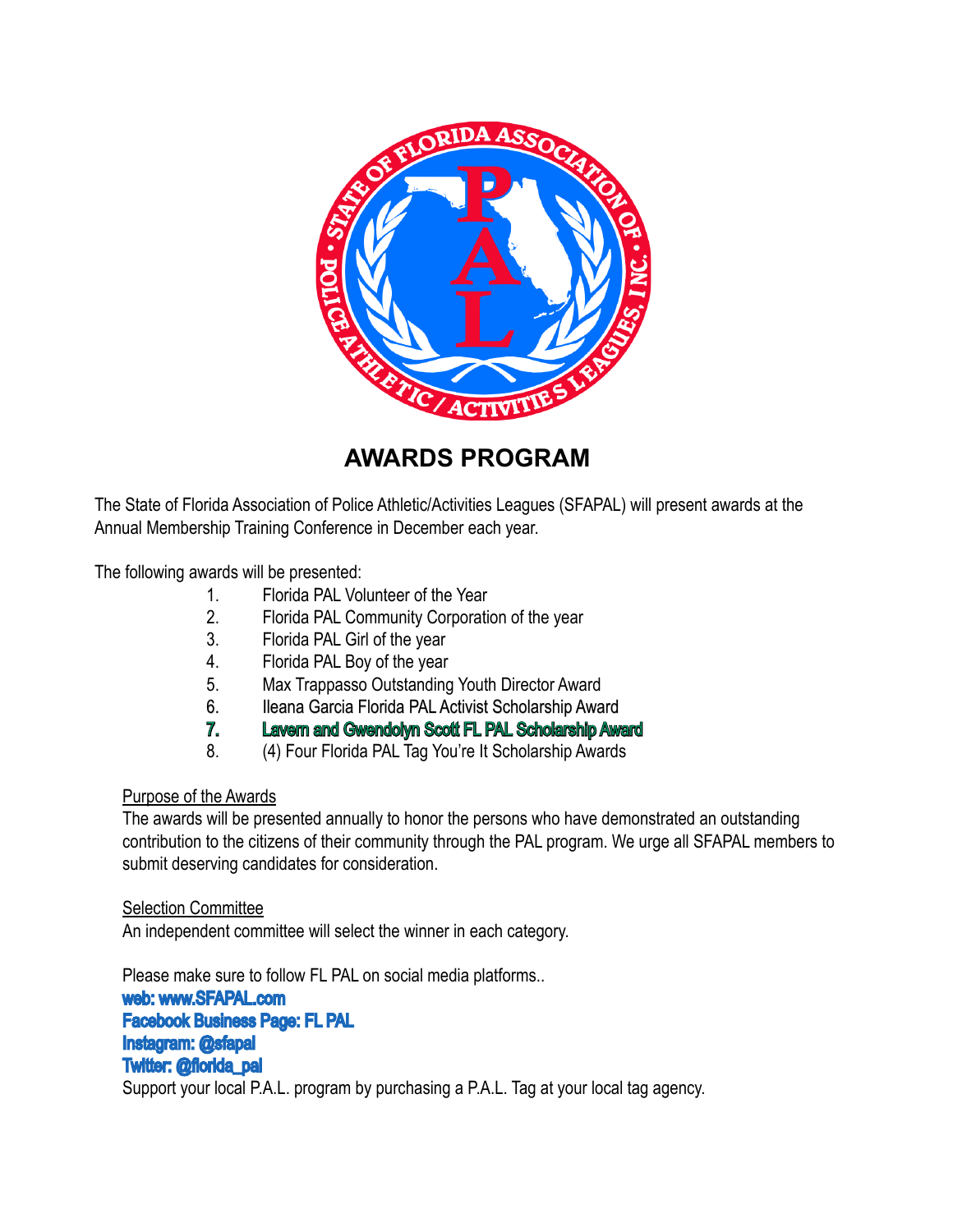# **Nominations for award shall be limited to (3) three parts:**

#### **Part I- Completed Entry Form.**

Data should include only those activities or programs that took place during the current calendar year. Electronically Submit at minimum of (2) two clear color photos of your nominee, please make one a headshot or a full length photo. You may have a maximum of (4) four clear color photos.

#### **Part II- Narrative.**

Electroncially submit your narrative. Questions that should be addressed in the narrative are listed for each respective category of each award, reference page 4 of this application. The narrative can be free form and should be a maximum of two pages  $8\frac{1}{2}$  " X 11", typed, double-spaced, one side only. *You must have a minimum of one full page.* 

#### **Part III- Letters of endorsement.**

Letters (minimum of 3, maximum of 5) from other organizations or individuals having direct knowledge of the achievements of the nominee and will be considered with the nomination. Scan these in and electroncially submit them as well.

Recipients of the Lavern and Gwendolyn Scott Florida PAL Scholarship Award will have the honor of receiving a plaque, being a guest of honor at a special SFAPAL event and having their story told to all meeting/event attendees (Covid-19 permitting). Their photo and story of their achievements will be showcased on the SFAPAL Social Media Platforms and Website. The Winner may attend the awards ceremony held during the December Membership Training Conference.

Winner must be present to receive their check for (\$1000.00) One Thousand Dollars. The Award ceremony will be Sunday, December 11, 2022 (Time TBA).

#### **Entry Deadlines and Submission Data**

Please make sure to electronically submit your the completed nomination {i.e. Data Entry Form, Narrative, Color Photos, and Letters of Endorsement]. All entries must be submitted to the state office on or before 4:00pm EST, October 19, 2022.

**Entries should be submitted by email to:**

 FLPALMembersconnect@sfapal.org Subject: Awards Committee- Lavern and Gwendolyn Scott Award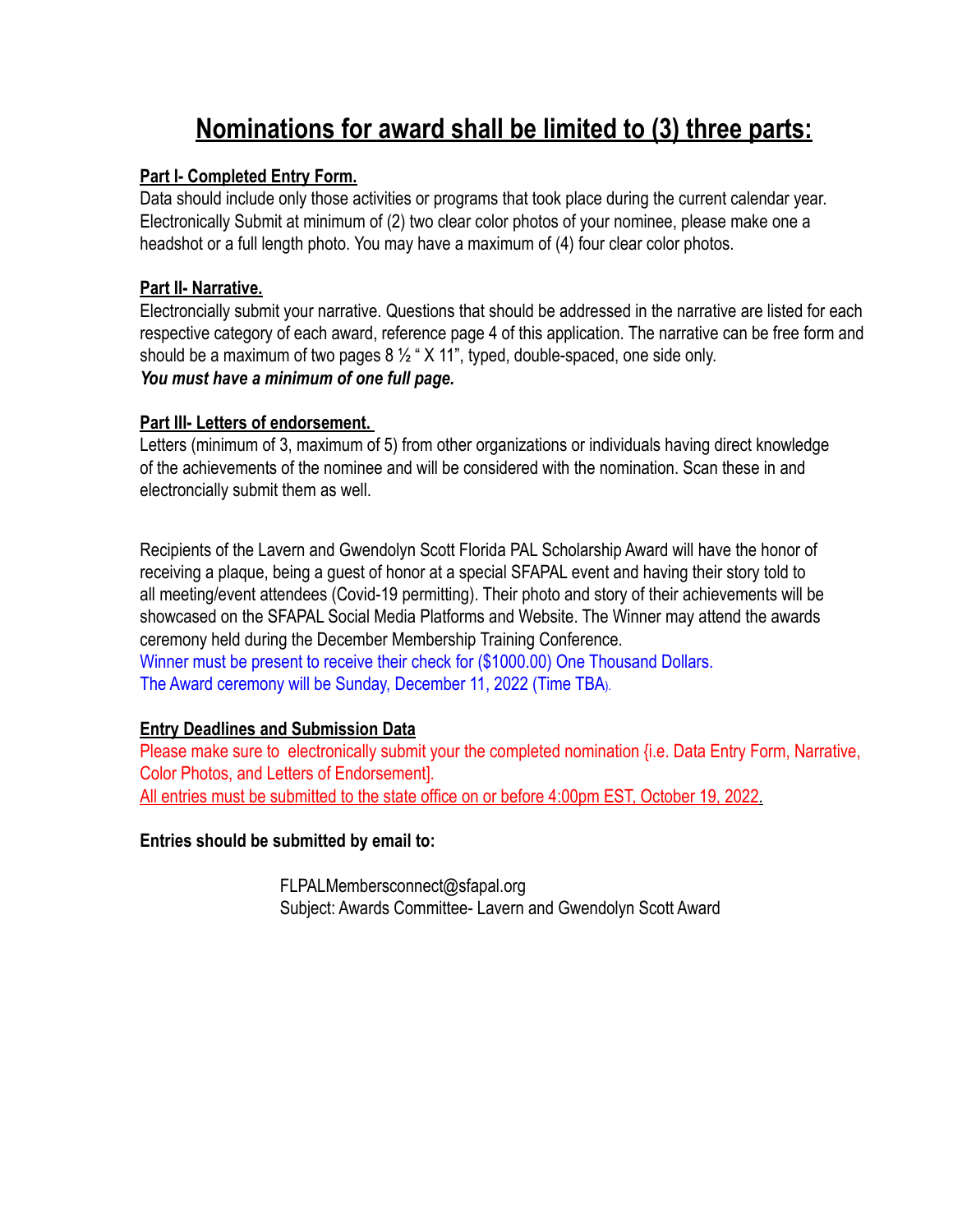# **Questions for Award Narrative**

#### Lavern and Gwendolyn Scott Scholarship Award

This narrative needs to be at least 300 words.

- 1. Brief description of the nominee's involvement with their respective PAL.
- 2. Brief description of their involvement with Florida PAL (at least 75 words).
- 3. School/Church/Community background.
- 4. What Does PAL Mean to Me? (at least 150 words)
- 5. What do I hope to accomplish through my persuit of education/trade school/police academy/ Any Branch of the US Military?

## Eligibility for the Lavern & Gwendolyn Scott Scholarship

- Must have a 2.0 GPA or better
- Must be entering (Accepted to) a Florida College/University/Trade School/Police Academy/ Any Branch of the US Military
- Must be a member of a local PAL and participated in their programs
- Must be recommended by a PAL Director, FL PAL Board Member, or FL PAL Executive Director or FL PAL Program and Events Manager
- Must submit a copy of your final quarter Report Card
- Must have participated in a PAL program for at least a year.
- Must have participated in a SFAPAL (Florida PAL) program in 2019-2022 Hint: Make sure to list any STATE PAL Events you have been involved with and or participated in when you type your narrative.